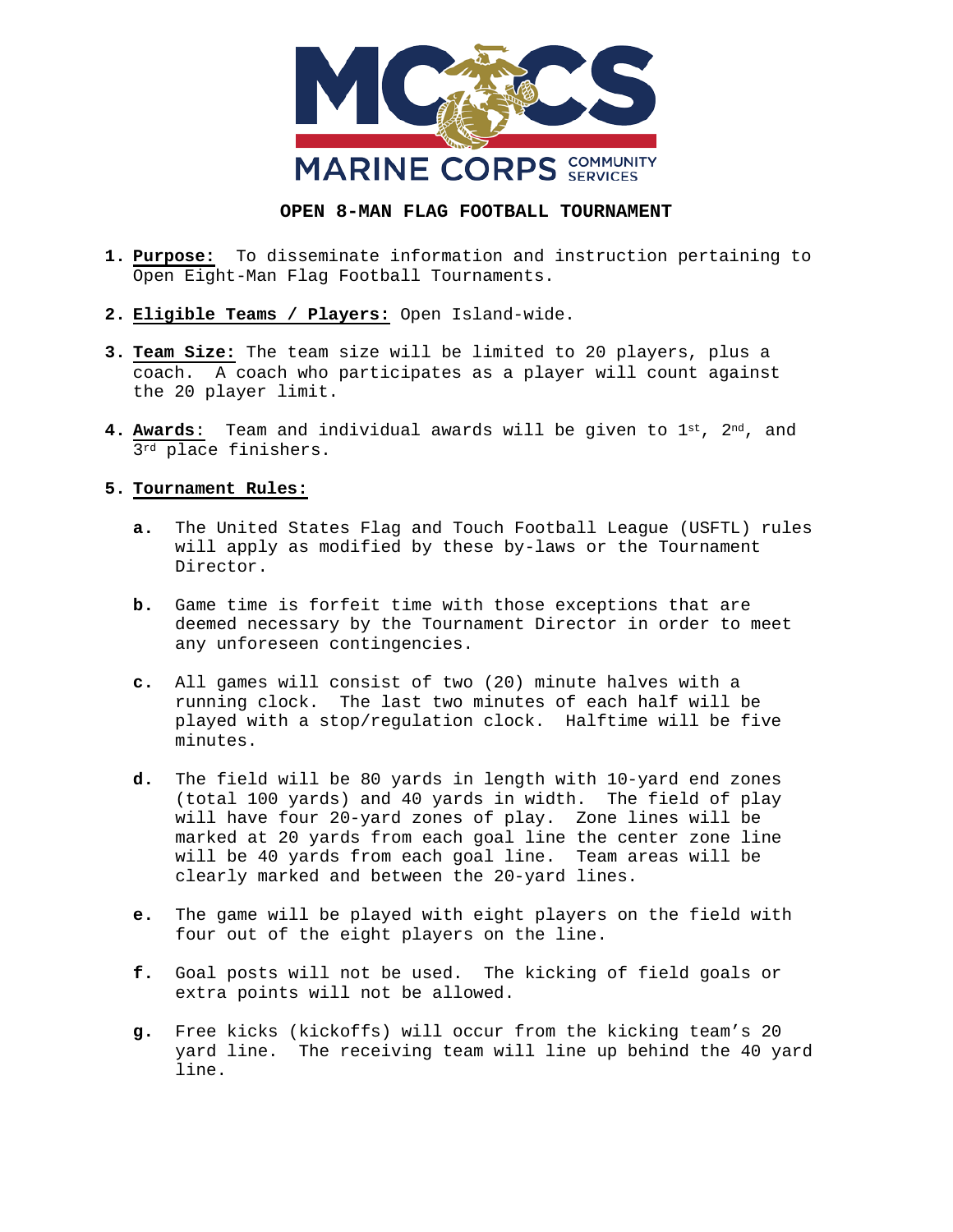- **h.** Tie games will be decided by the penetration rule. The team penetrating, or advancing the ball into their opponent's territory, after the completion of a series of eight plays, (four consecutive plays per team) shall be declared the winner, unless other scores have been made by either team during the overtime period. In case a touchdown is scored, play shall resume after the try for point by a scrimmage at the center of the field and the series shall be competed, unless that play was the last of the series.
	- (1) The ball will be placed on the 40-yard line at the start of the overtime and after each score.
	- (2) A coin toss at the start of the first overtime will determine the options in the overtime period. The home team captain will call the toss. If additional overtime periods are played, field captains will alternate choices.
	- (3) Each team will run four consecutive offensive plays, unless of a turnover.
	- (4) If a pass is intercepted, the defense may return the ball for yardage and possible score. If deflagged on the defensive side of the line of scrimmage, the ball will be placed back on the line of scrimmage, and the offense will continue with its remaining downs. If the defense returns the ball to the offensive side of the line of scrimmage, and is deflagged, the ball will be placed at the spot of deflag. If the defense scores, the ball shall be placed on the 40-yard line and the offense must score a touchdown on its remaining downs.
- **i.** There will be no three or four point stances authorized. Individuals who are caught violating this rule will be charged with the appropriate penalty.
- **j.** Scrimmage kicks must be announced in advance. Failure to make the appropriate announcement will result in the appropriate penalty.
- **k.** In the case that a runner looses their flag either accidentally, inadvertently (not removed by grabbing or pulling), or on purpose the play continues. The deflagging reverts to a two handed touch of the runner between the shoulders and the knees.
- **l.** MCCS does not furnish any uniform items other than jerseys.
- **m.** Shorts with pockets are not authorized. Pockets that have been completely stitched or sewn shut will be at the discretion of the officials.
- **n.** Shirts must be tucked in at all times.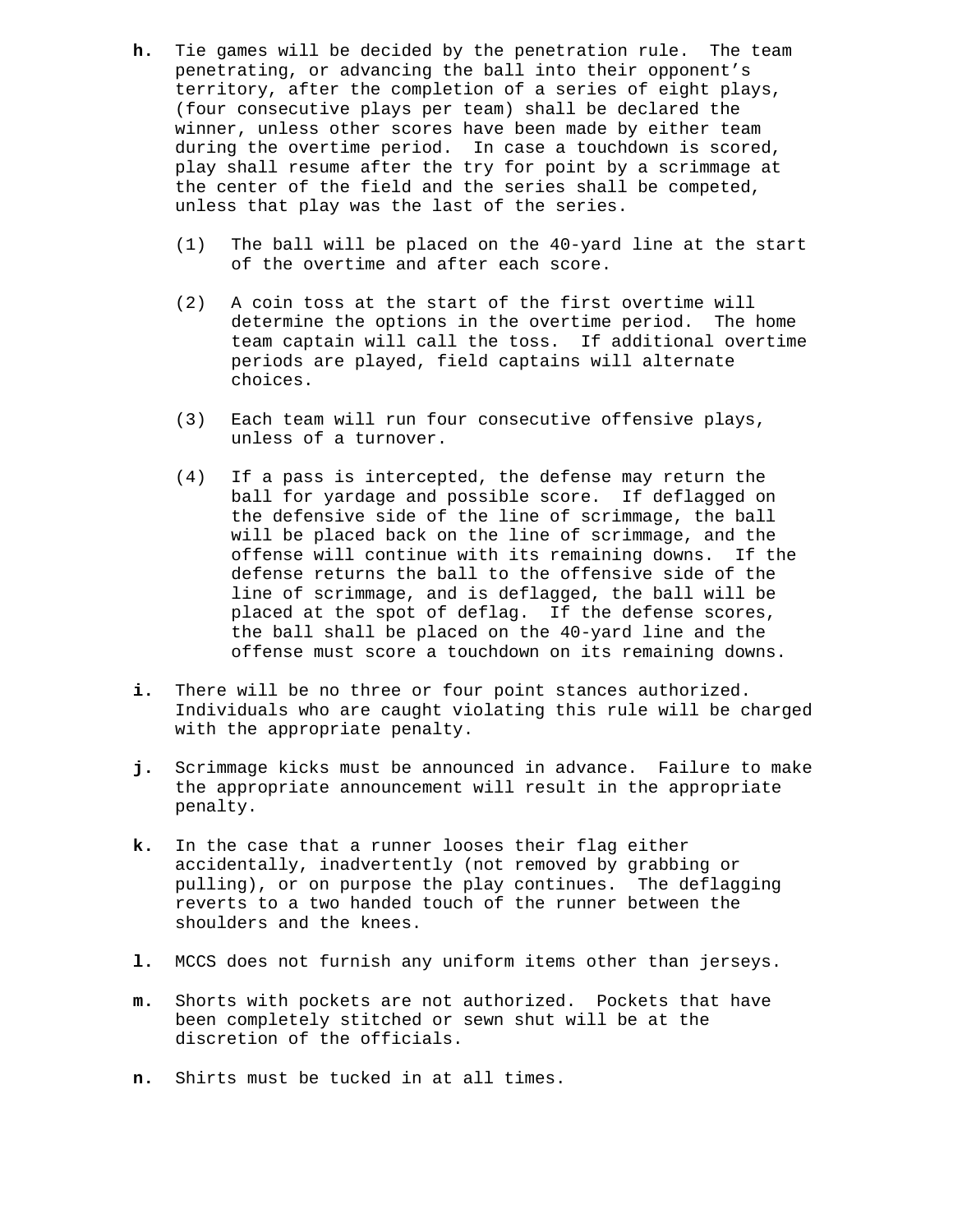- **o.** Shoes with metal cleats are the only type of footwear that will not be authorized to be worn by the participating players.
- **p.** Coaches are responsible for dissemination of all tournament information and are responsible for the conduct of their team, players, and spectators. Coaches are also responsible for getting the time of their next game from the Tournament Director. There will be no excuses for failure to be aware of your next game time.
- **q.** All teams must be at the field 30 minutes prior to the scheduled start time of their games.
- **r.** Coaches are responsible to ensure that prior to leaving the field, team areas are cleaned from all trash, i.e. cups and personal gear.
- **s.** Teams that fail to show for their first game will automatically be forfeited out of the remainder of the tournament, unless the Tournament Director is made aware of this prior to that team's first game.

## **6. Officials.**

- **a.** During all games there will be three officials.
- **b.** Time and score will be kept on the field by the officials.
- **c.** Each team will provide one person to the game officials during different halves of the game for the management of the down marker.
- **7. Team Rosters.** All team rosters must be turned in 30 minutes prior to their first game. Any team discovered to have played a game or is currently playing with an illegal player will forfeit out of the tournament from that point forward. It is the responsibility of teams to protest illegal players to the Tournament Director. Once a players name appears on an official roster, he/she will not be authorized to play for another team at any time during the tournament.
- **8. Protest**. The only protest that will be entertained will be for illegal players. All protest will be handled by the Tournament Director.
- **9. Alcohol**: Alcohol is not permitted in the team/bench area, field of play or to be used by any player during their game. **THERE WILL BE NO GLASS CONTAINERS OF ANY TYPE PERMITTED.**
- **10. Smoking.** Smoking is not permitted in the team/bench area, field of play or to be used by any player during their game. **THIS INCLUDES ANY E-CIGARETTE OR OTHER SMOKING RELATED PARAPHERNALIA.**